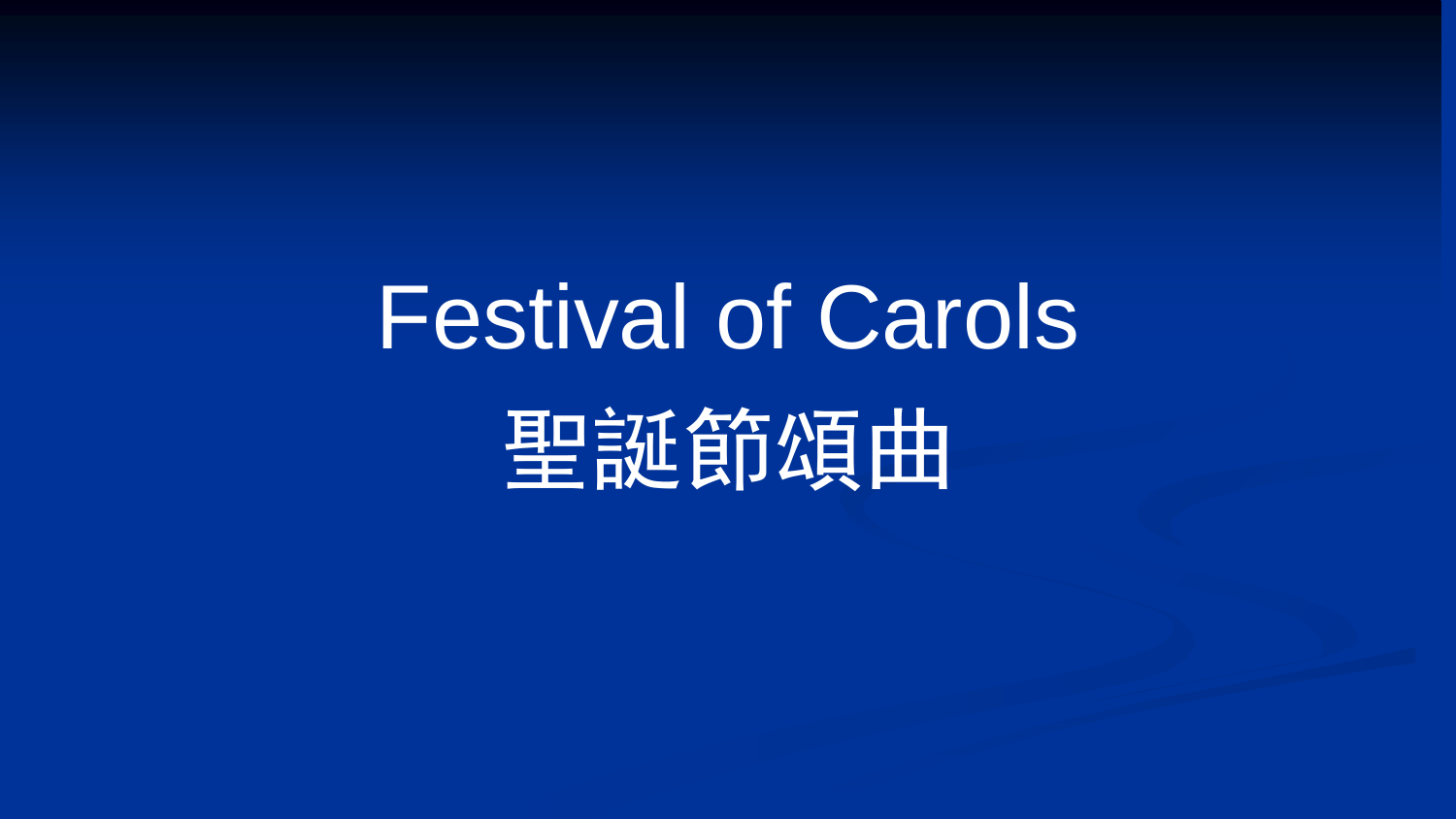1.

### Joy to the world! The Lord is come, Let earth receive her King, Let every heart prepare Him room.

# 普世歡騰! 救主下降. 大地接她君王, 惟願眾心預備地方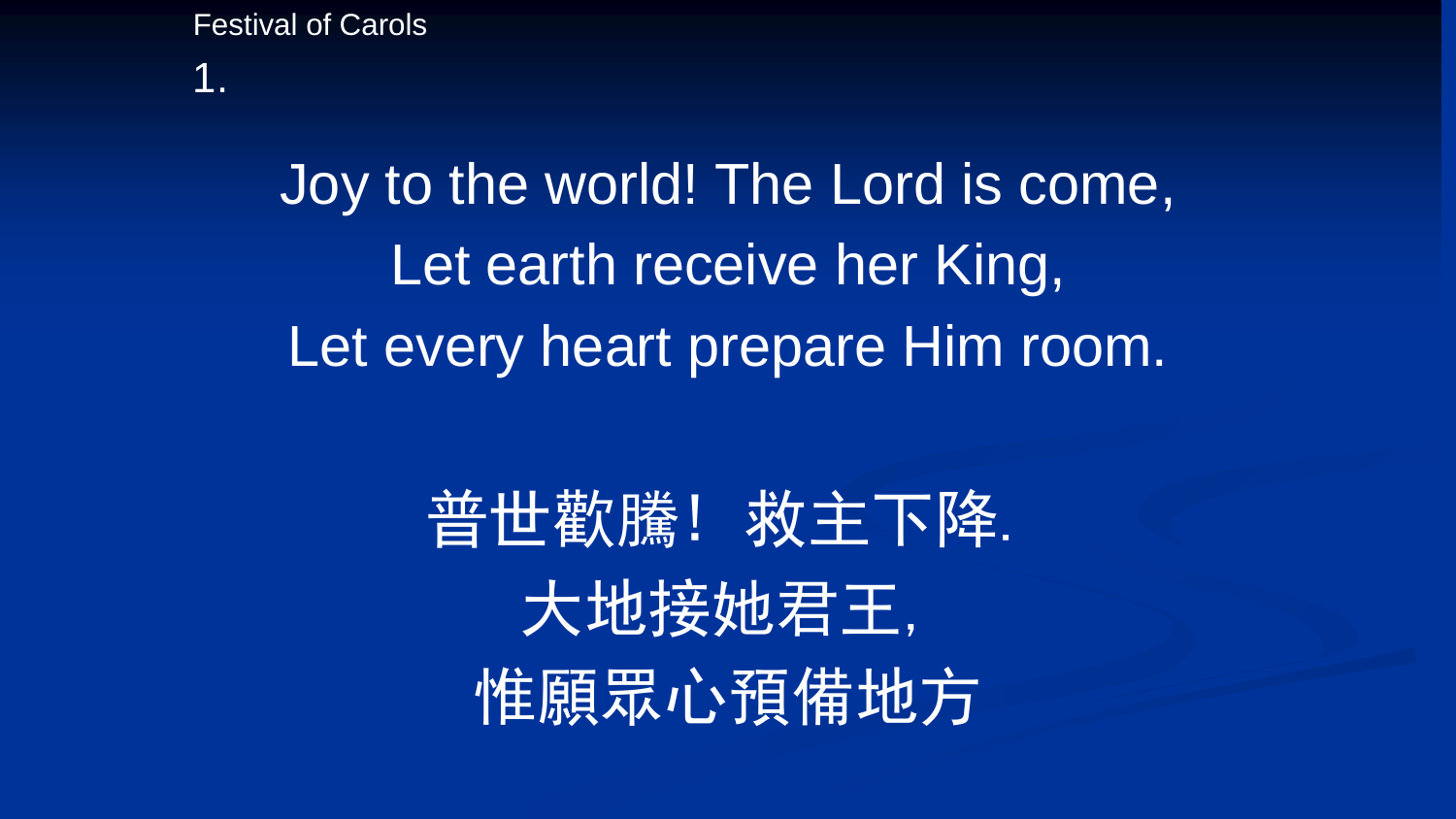2.

## And heav'n and nature sing, And heav'n and nature sing. And heav'n, and heav'n and nature sing.

# 諸天萬物歌唱 諸天萬物歌唱 諸天,諸天萬物歌唱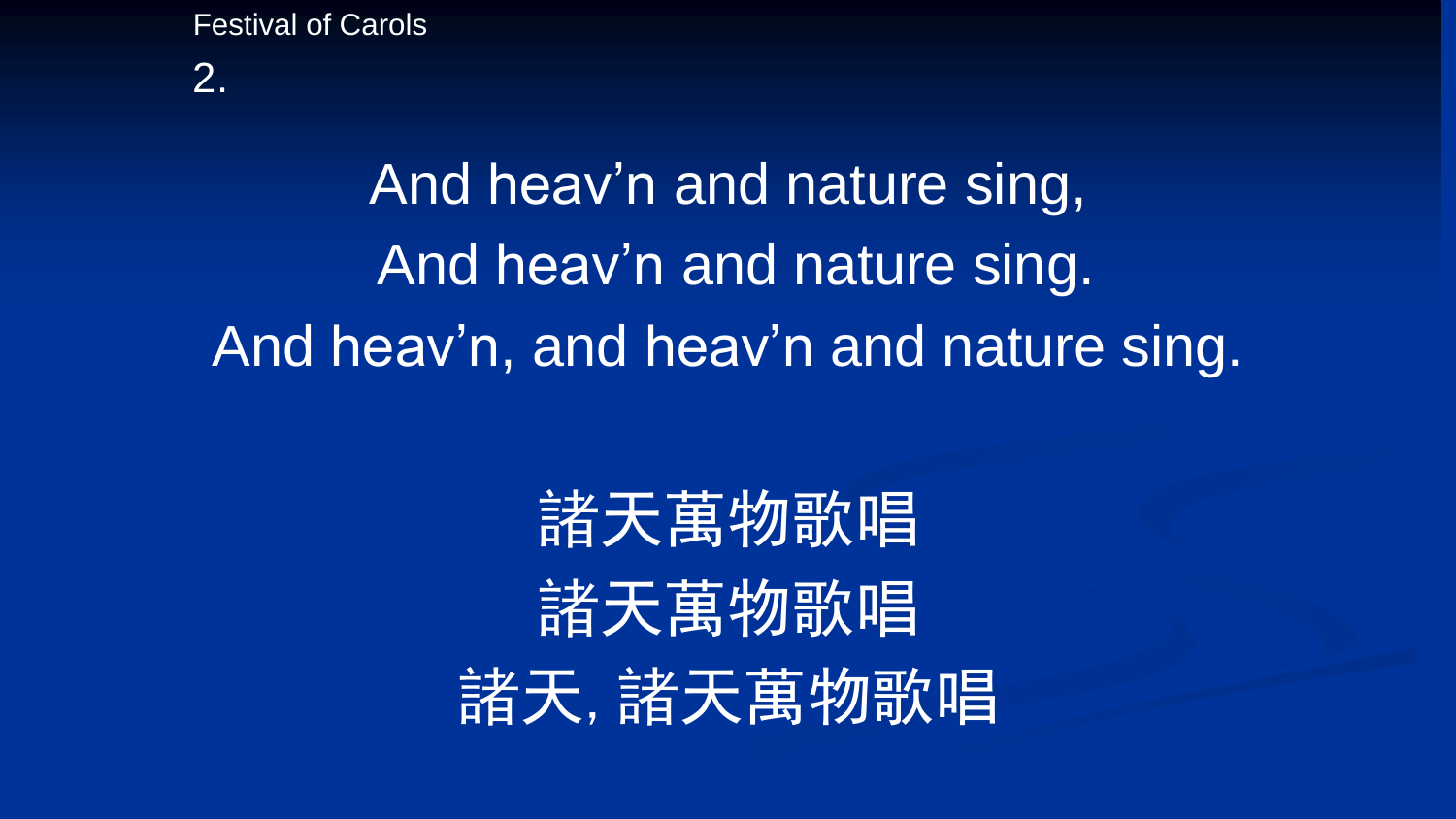#### 3.

O come, all ye faithful, joyful and triumphant. O come ye, o come ye to Bethlehem! Come and behold Him born the King of Angels!

齊來宗主信徒,快樂又歡欣. 齊來,一齊來大家上伯利恆. 來朝見聖嬰,天使王已降生.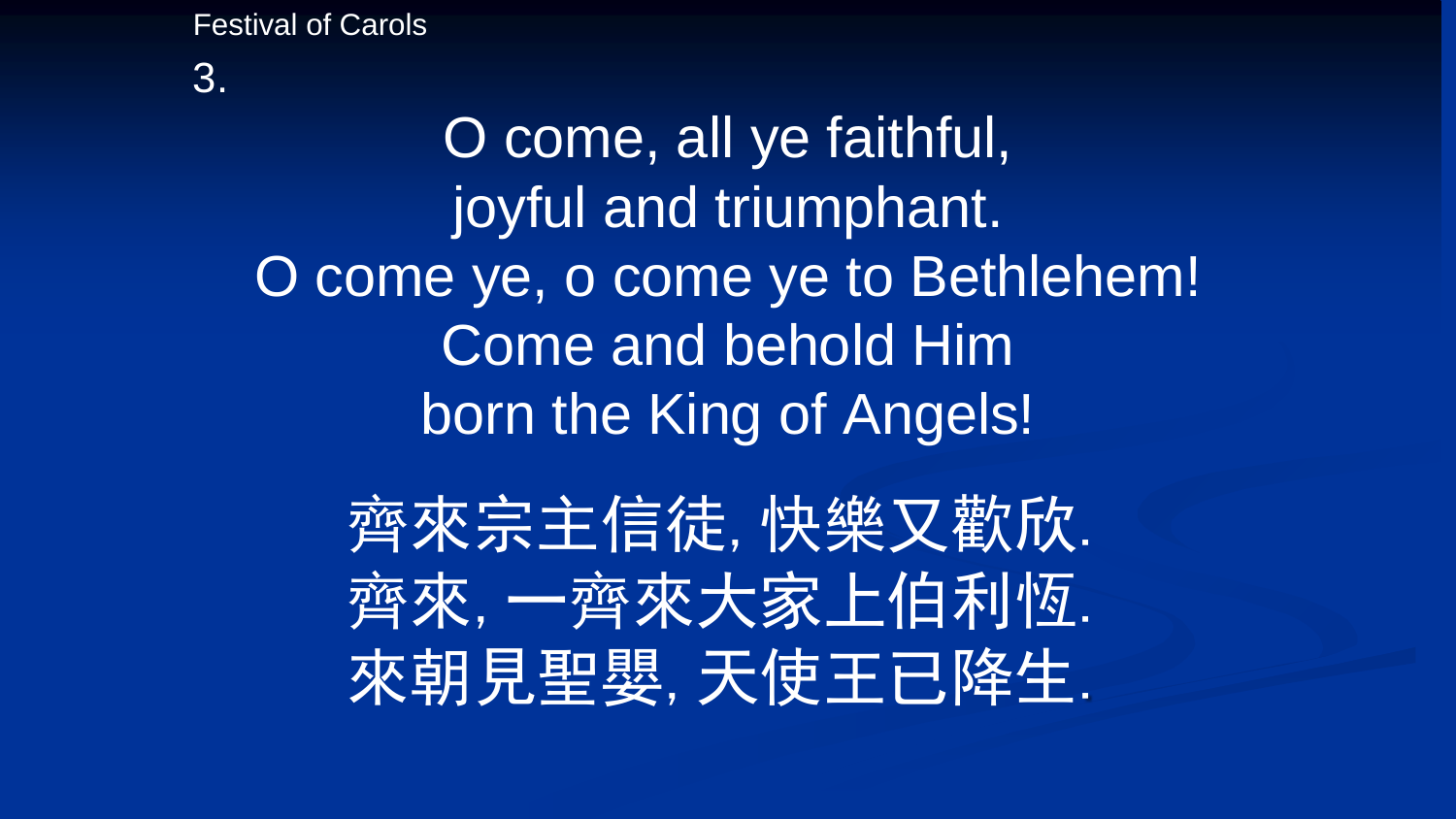

O come, let us adore Him! O come, let us adore Him! O come, let us adore Him Christ, the Lord.

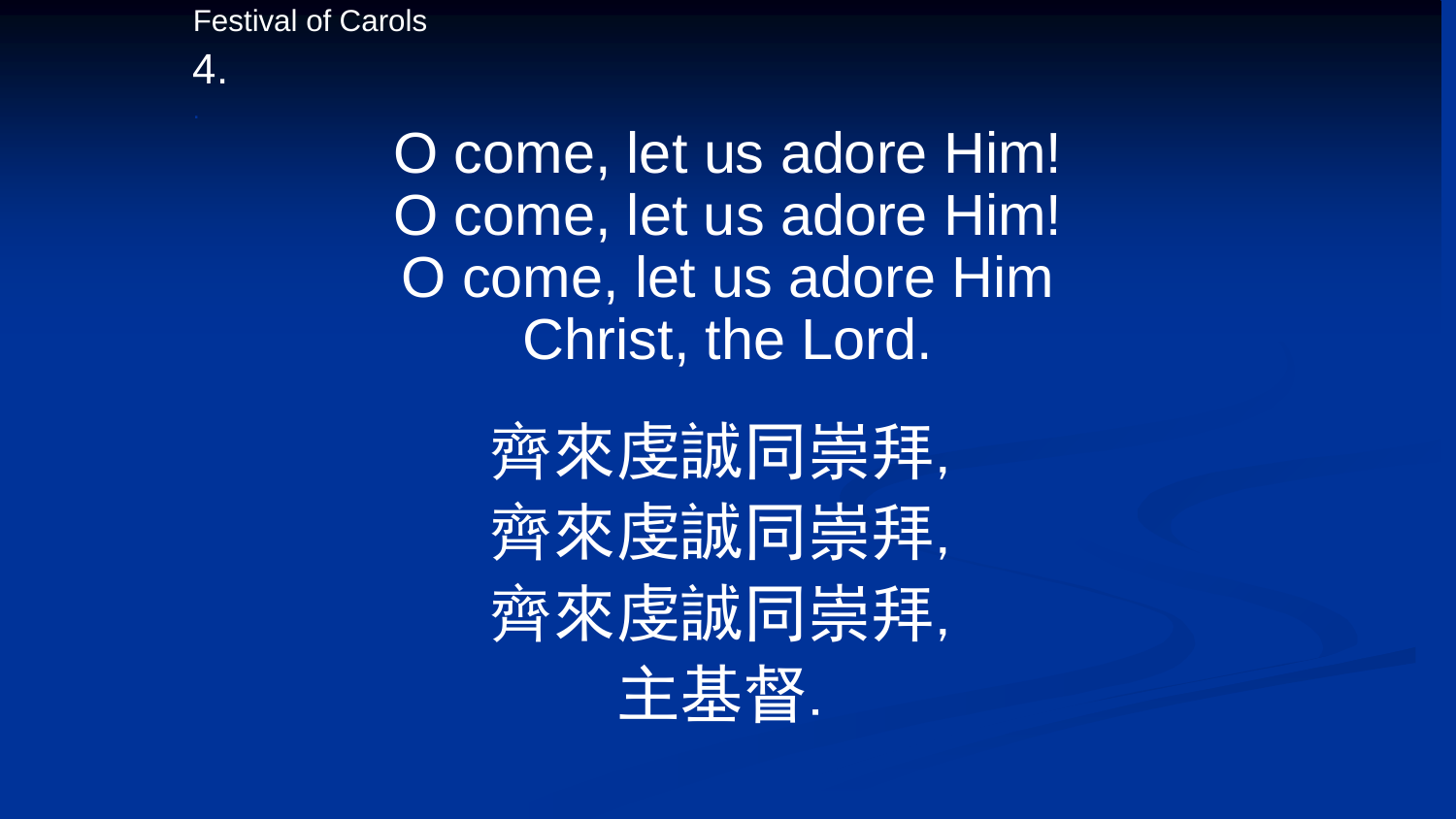5.

Silent night, holy night, All is calm, all is bright. Round yon virgin mother and Child. Holy infant so tender and mild,

> 平安夜,聖善夜, 萬暗中,光華射. 照著聖母也照著聖嬰. 多少慈祥也多少天真.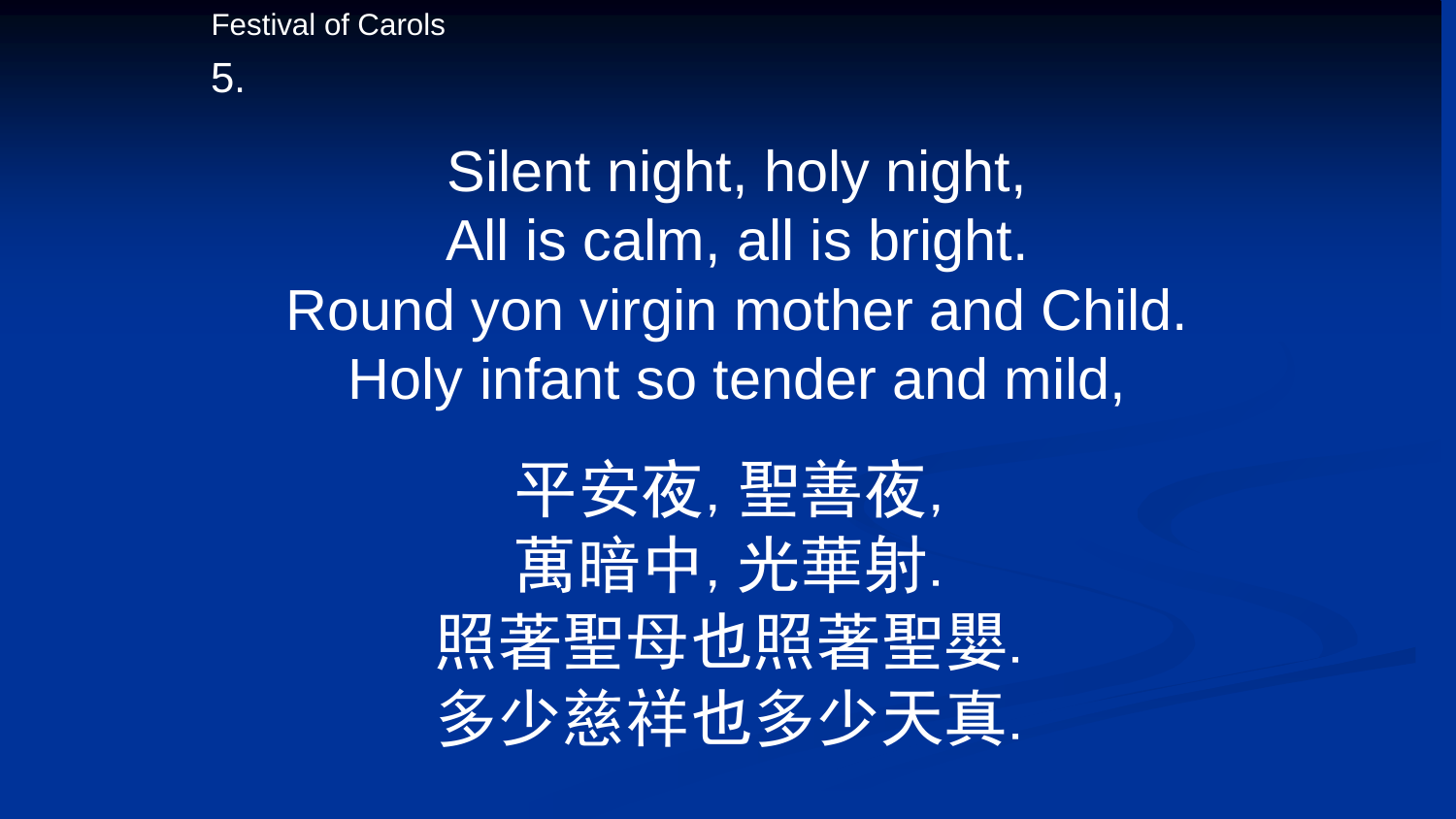6.

### Sleep in heavenly peace, Sleep in heavenly peace.

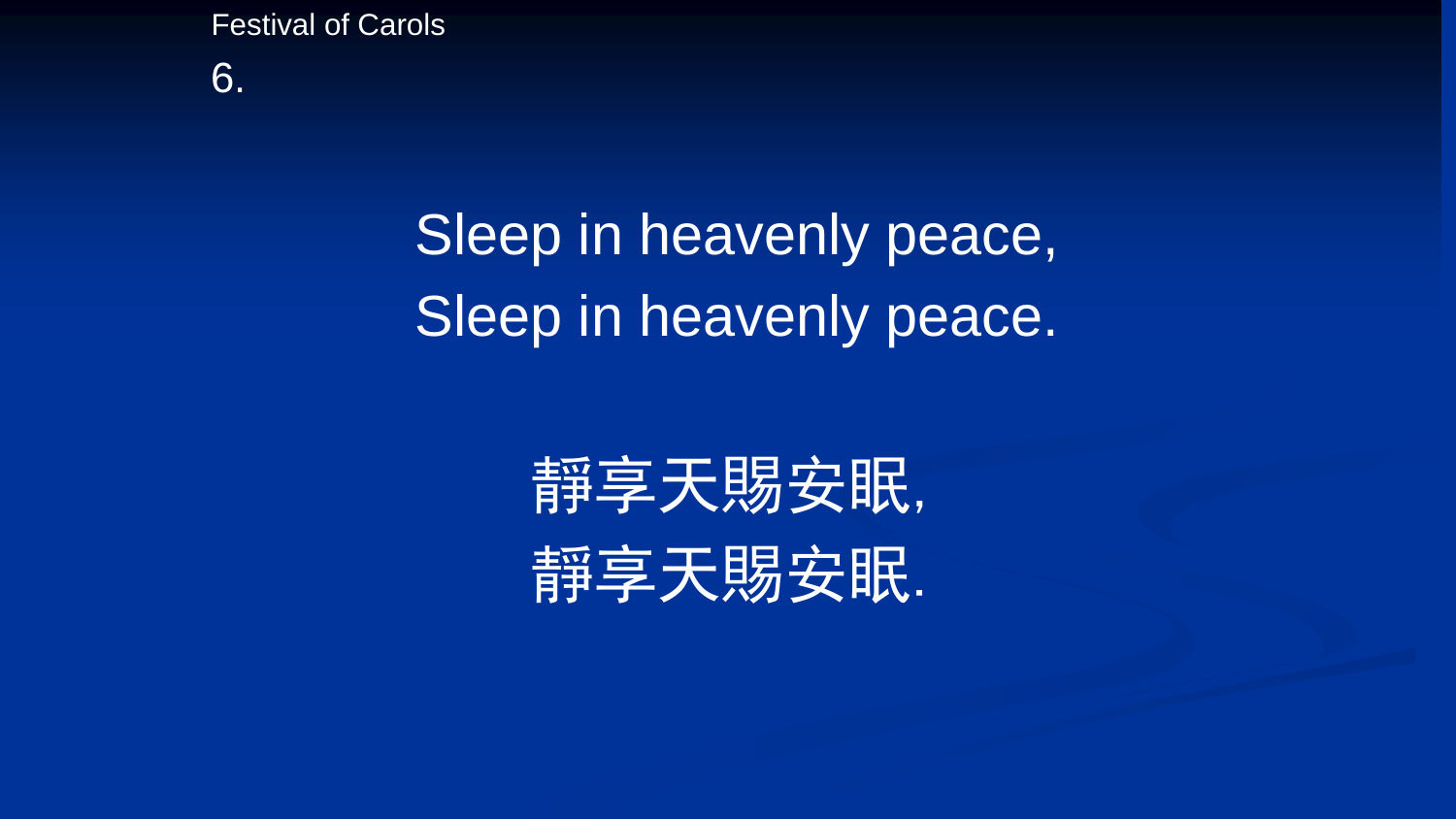7.

Hark! The herald angels sing, "Glory to the newborn King." Peace on earth, and mercy mild, God and sinners reconciled.

> 聽啊! 天使高聲唱, "紫耀歸於新生王." 恩典臨地平安到. 神人此後能和好.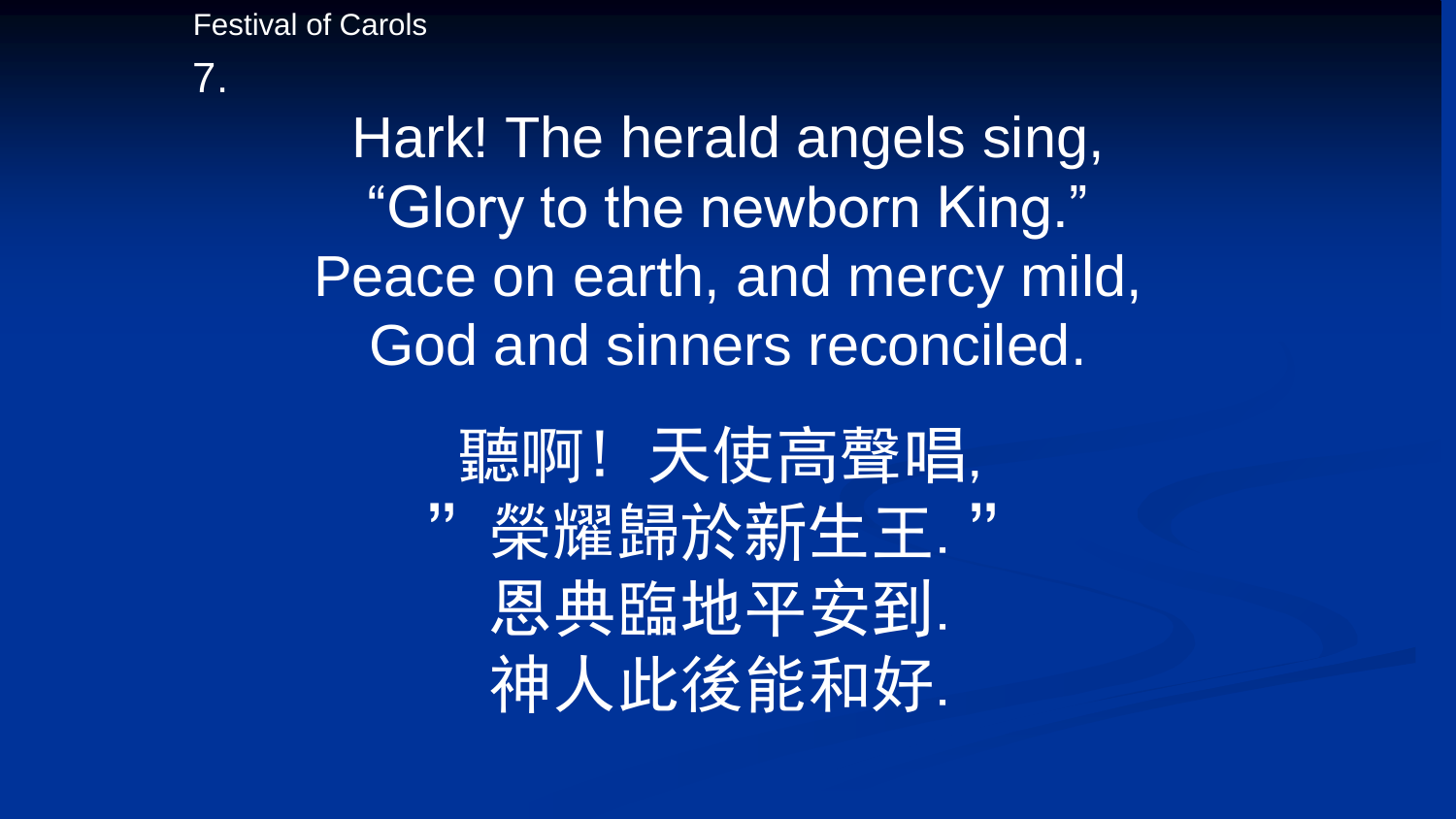#### 8.

Joyful, all ye nations rise, Join the triumph of the skies. With th'angelic host proclaim,

> 興起地上眾生靈, 響應天上讚美聲. 天唱地和樂歡騰,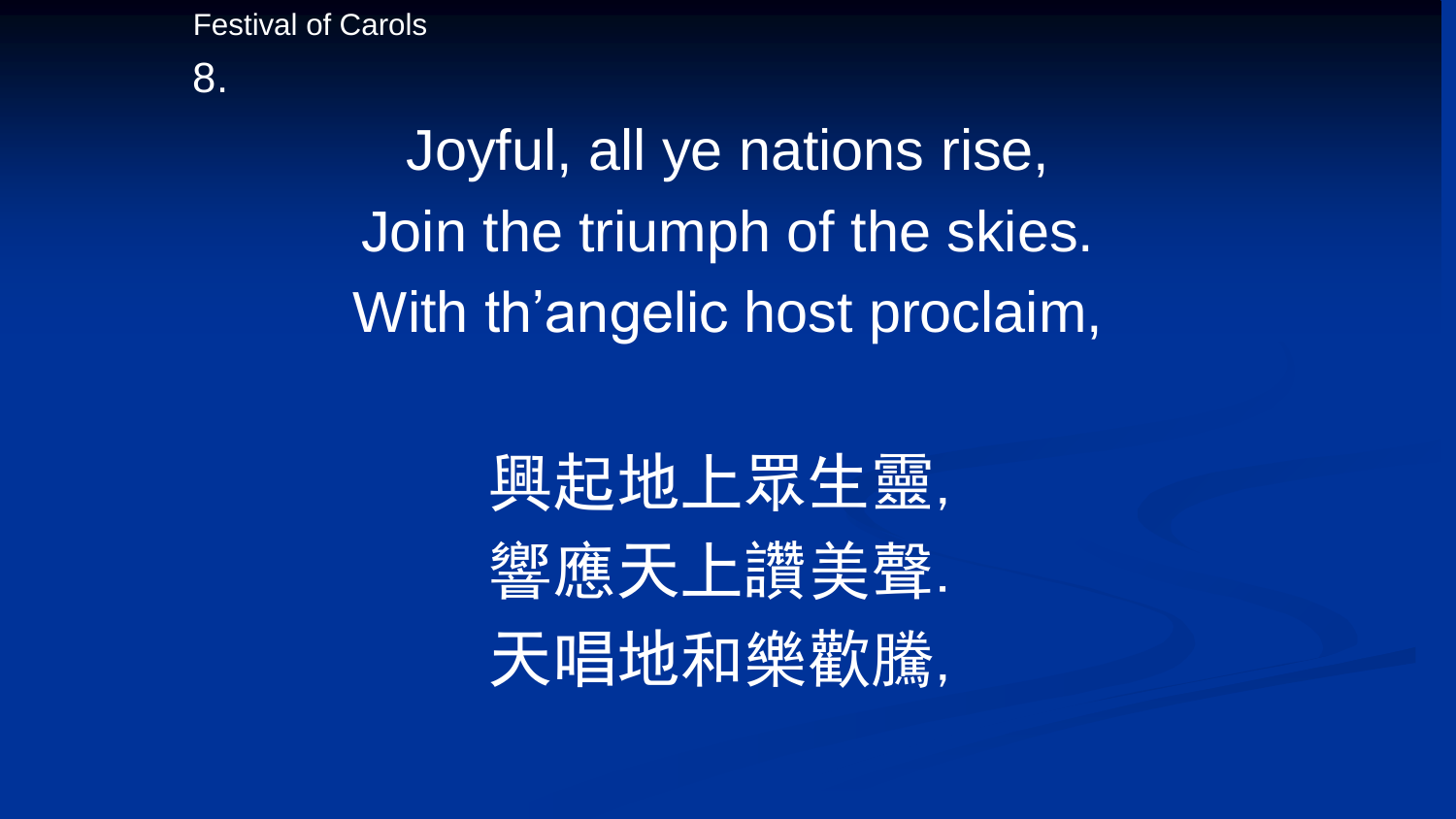#### 9.

Christ is born in Bethlehem! Hark! The herald angels sing, "Glory to the newborn King."

基督降生伯利恆. 聽啊!天使高聲唱, "铁耀歸於新生王."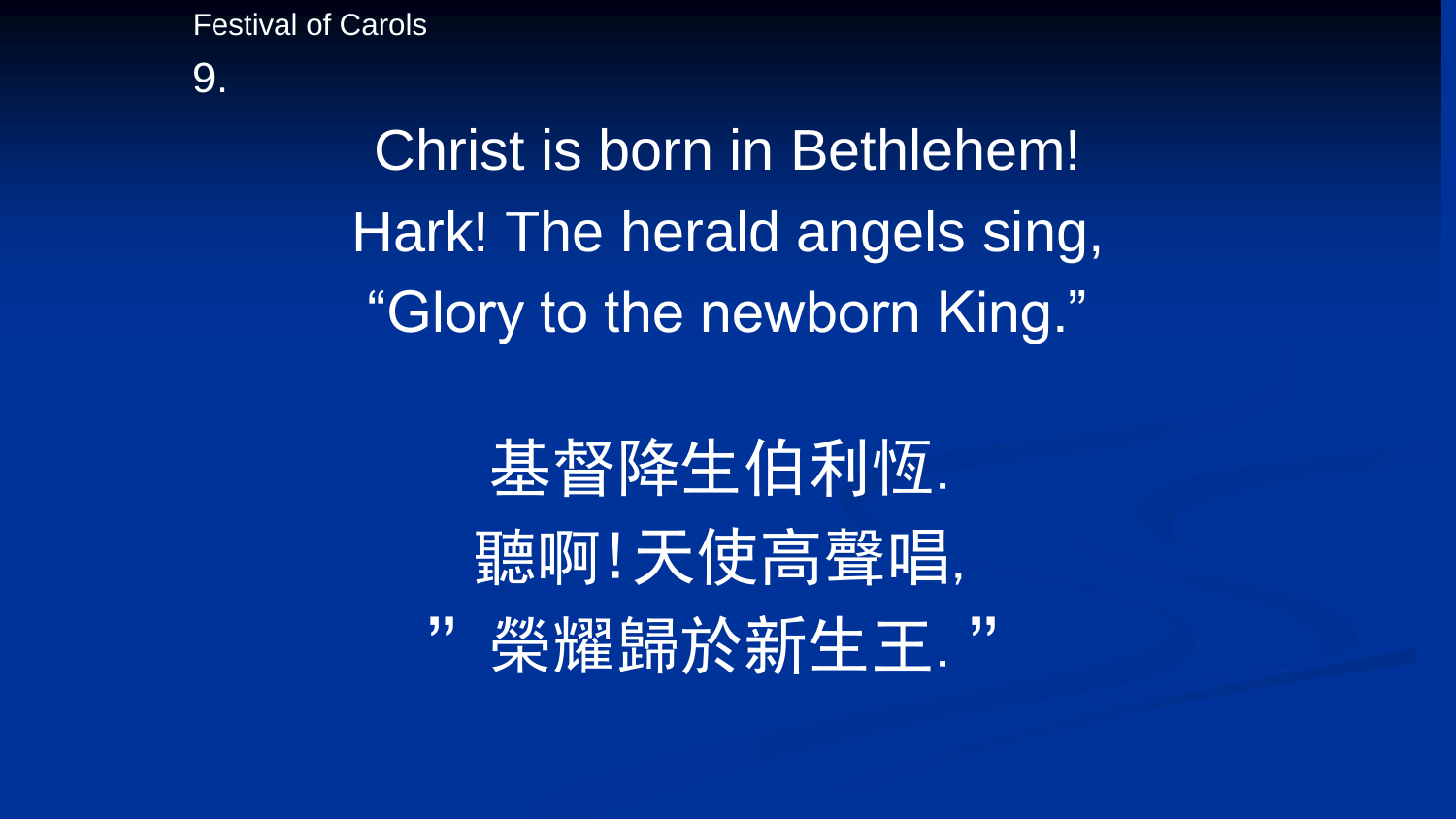10.

He rules the world with truth and grace. And makes the nations prove the glories of His righteousness, And wonders of His love.

主藉真理恩治萬方. 要使萬邦證明,我主公義無限光榮. 主愛奇妙莫名.